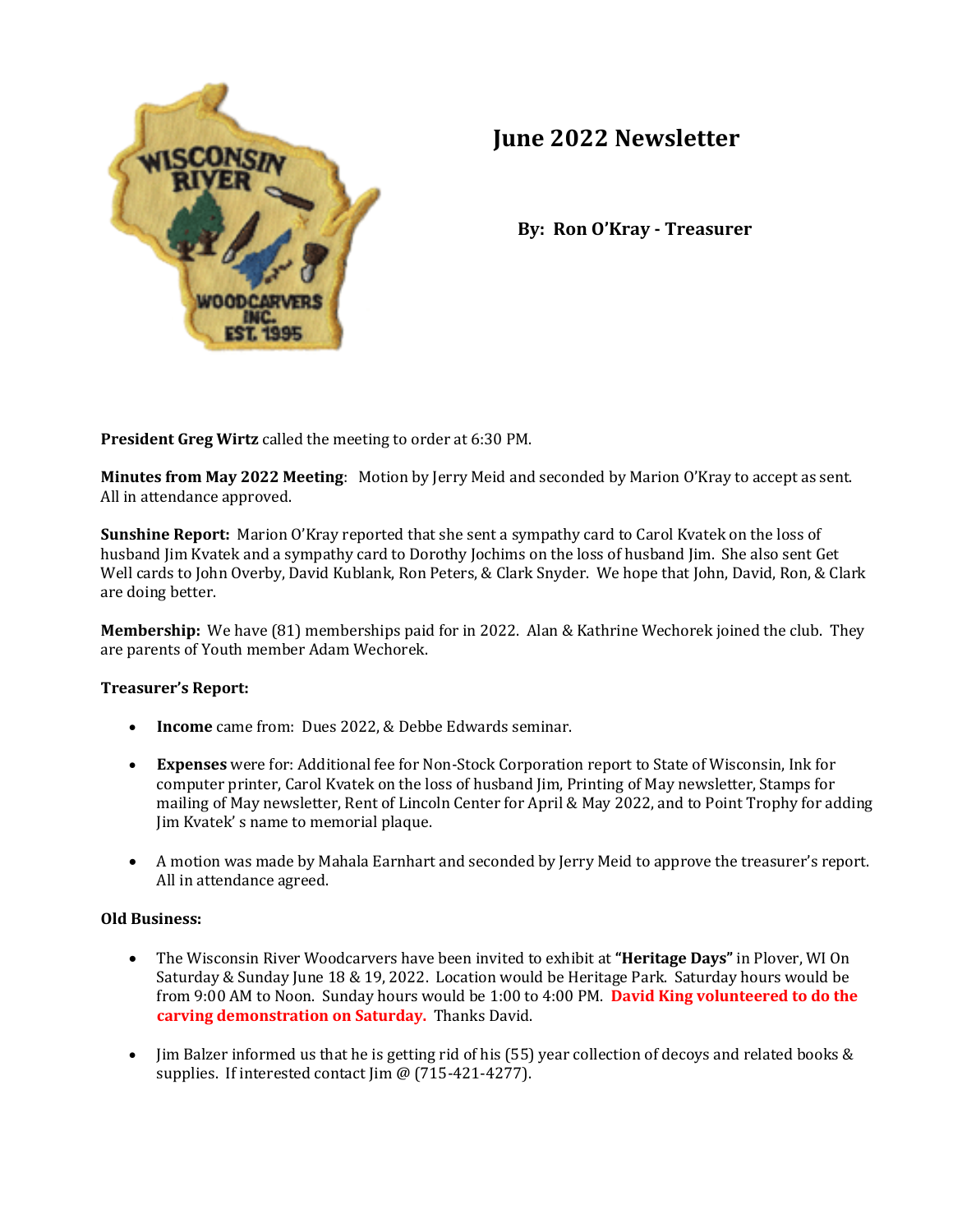- **Picnic:** The Wisconsin River Woodcarvers will be having our annual picnic at "South Wood County Park" 6411 South Park Road, Wisconsin Rapids, WI on Wednesday July 6, 2022. The picnic is for members and spouses **only**. The club will again provide the meat. We ask all members to bring a dish to pass and your own beverage. Marion O'Kray volunteered to be the Picnic Chairman. We need to know by July 1<sup>st</sup> if you will be attending so we can the meat ordered. Contact Marion O'Kray @ 715-341-2214 o[r ron.marion@charter.net](mailto:ron.marion@charter.net) to let her know you will be attending. Becky Engstrand & Bobbi O'Shasky volunteered to help Marion.
- A question was brought up about the pictures that were taken when David King and helpers did the "Kid's Carving" at the Port Edwards elementary school. David will check into whether he can get those pictures so we could use them in the club scrapbook.

## **New Business:**

• Received a call from Dick Belcher of **Belcher Carving Supply** of Tipp City, OH (937-845-0346) that he has a whole box of back issues "Carving" magazine. This magazine is no longer published. If you are interested contact Dick before he leaves for Maquoketa, IA. , Dick will be in Maquoketa, IA starting Saturday June 11<sup>th</sup> for AWC.

## **Upcoming Seminars:**

- The club will be holding a seminar with **Debbe Edwards** on Monday, Tuesday, & Wednesday, September 12, 13, & 14, 2022 at the Lincoln Center in Stevens Point, WI. The cost of the seminar is \$175.00 plus roughout(s) for Wisconsin River Woodcarvers members, and \$185.00 plus roughout(s) for non-members. Debbe will take a maximum of (13) students. (13) carvers have already paid for the seminar. **The class is full.** We will be starting a waiting list. Contact Ron O'Kray if you want to be on the waiting list.
- The students that were in the Floyd Rhadigan seminar had such a good time that it was agreed to have him back in 2023.The seminar will be held at the Lincoln Center is Stevens Point, WI on Wednesday, Thursday, & Friday April 5, 6, & 7, 2023. Price is same as in 2022. Forms are on the website: [www.wisconsinriverwoodcarvers.org.](http://www.wisconsinriverwoodcarvers.org/)

# **Upcoming Shows in 2022:**

- The **International Woodcarvers Congress** will be held from June 11 thru June 19, 2022 at the Jackson County Fairgrounds, 1212 East Quarry Street, Maquoketa, IA. This will be their 54th annual event, the oldest competitively judged woodcarving art show in the USA. More information @ [http://woodcarverscongress.org.](http://woodcarverscongress.org/) They will have (17) instructors in 2022.
- The **2022 Evart Woodcarvers Roundup** will be held at the Osceola Fair Grounds in Evart, MI from June 15 to 18, 2022. Contact Floyd Rhadigan @ [rhads134@comcast.net](mailto:rhads134@comcast.net) or 734-649-3259 for more information.
- **Floyd Fest** will be held June 20 24, 2022 in Evart, MI. There will be (9) instructors. Contact Floyd Rhadigan @ [rhads134@comcast.net](mailto:rhads134@comcast.net) or 734-649-3259 for more information.
- The **Creede Woodcarving Rendezvous** will be held from July 9 thru July 15, 2022 in Creede, CO. More information [@ www.creedewoodcarvers.com](http://www.creedewoodcarvers.com/)**.**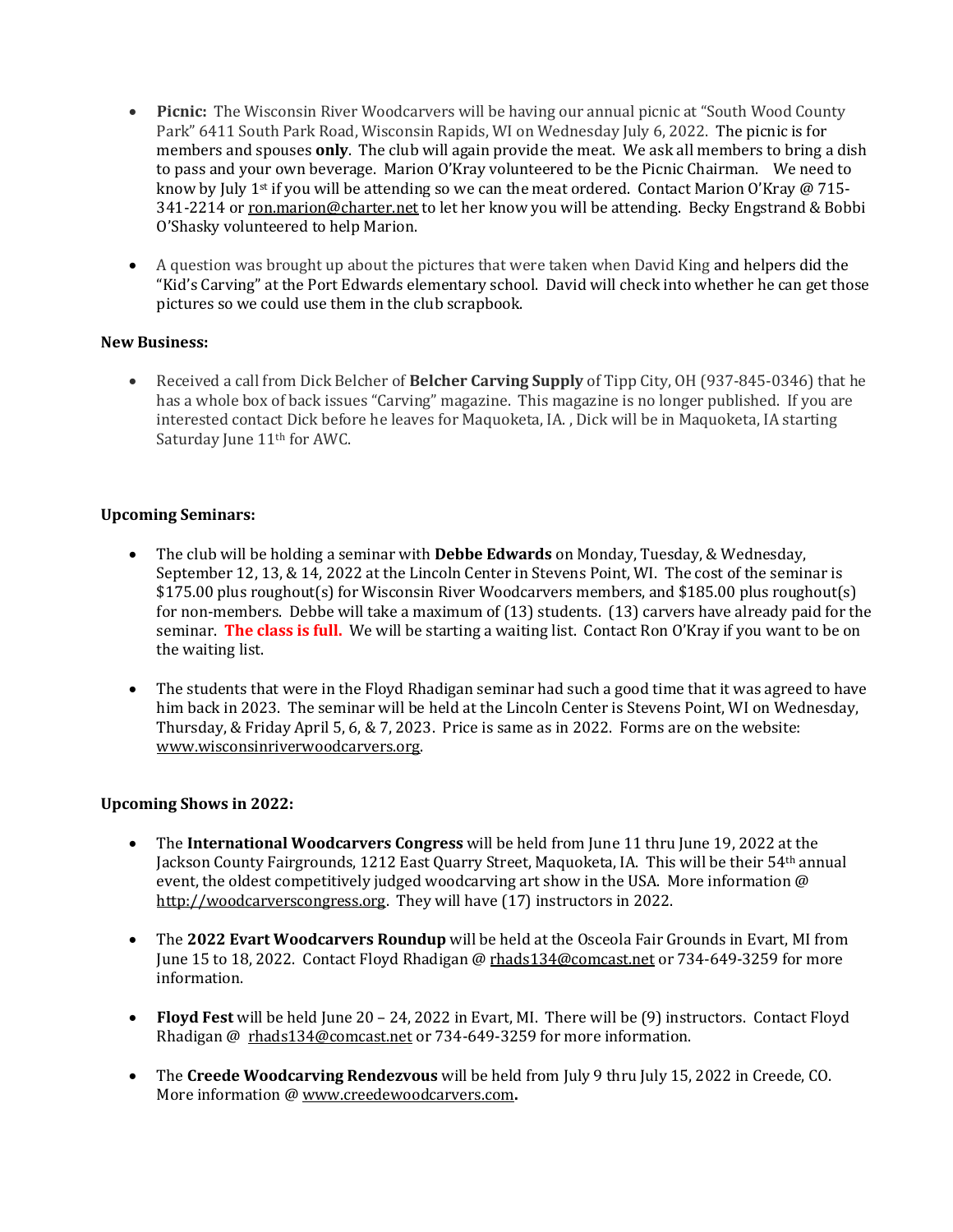- The Mid-America Woodcarvers will hold **Doane Experience 2022** at Doane College in Crete, NE from July 24 to July 30, 2022. More information on website midamericawoodcarvers.com/Doane\_Experience.html.
- The **Rock River Valley Woodcarvers of Wisconsin** will be having their annual show on Saturday September 10, 2022 at the Rock County Fairgrounds "Craig Center" 131 Craig Ave. Janesville, WI. Hours are 9;00 AM to 4:00 PM. More information on club website.
- **Carve-In on the Chippewa** (Sponsored by the West Wisconsin Wood Carves Guild) will be held on September 10, 2022 from 10:00 Am to 4:00 PM at Post 305 VFW, 1300 Starr Ave, Eau Claire, WI. Free Admission. Contact Rich Thelen @ 715-456-8253 or rlthelen@charter,net for more information.
- **"Carvin The Rockies CCA"** will be held September 24 & 25, 2022 in Colorado Springs, CO. More information [@ www.cca-carvers.org.](http://www.cca-carvers.org/)
- The **Northeast Wisconsin Woodworkers Guild** will be having their 39th Annual "Artistry in Wood" show at the Denmark High School, 450 North Hall Street, Denmark, WI on Saturday & Sunday October 8 & 9, 2022. Saturday hours are 9;30 AM to 4:00 PM and Sunday's hours are 9:30 AM to 3:00 PM. Admission is \$5.00 for those over the age of 12. More information on website: [www.wisconsinriverwoodcarvers.org.](http://www.wisconsinriverwoodcarvers.org/)
- The **Waupaca Area Woodcarvers** will be having their first woodcarving show on November 6, 2022 @ 407 School Street, Waupaca, WI. More information available from Harold Mohr (715-281-4923) or Kathy Brehm (920-740-1986) & websit[e www.wisconsinriverwoodcarvers.org.](http://www.wisconsinriverwoodcarvers.org/) The Wisconsin River Woodcarvers will have (2) club tables at this show.
- The **Piedmont Wood Carvers Club** invites you to "The best and upcoming woodcarving show in the Southeast" in conjunction with an elite artist fair. The 33rd Annual Woodcarving Competition and Show will be held on November 11 – 13, 2022 at the Simpsonville Activity & Senior Center in Simpsonville, SC. Free Admission and free parking. More information @ [www.piedmontwoodcarvers.com.](http://www.piedmontwoodcarvers.com/)
- **Karve In 7** will be held on April 22, 2023 at Westby Elementary, 122 Nelson Street, Westby , WI. This is a new location. Free admission. Contact Steve Michaels @ [stevemicheals@westby-norse.org](mailto:stevemicheals@westby-norse.org) or John Sutton @ 608-634-4396 or [lbarnfarms@gmail.com.](mailto:lbarnfarms@gmail.com)

## **Update on the Website:**

• Kyle Mallek reported not a huge number of hits, but they are rising. Kyle stated that if you type in "Woodcarving" on the internet, the Wisconsin River Woodcarvers has risen higher on the list.